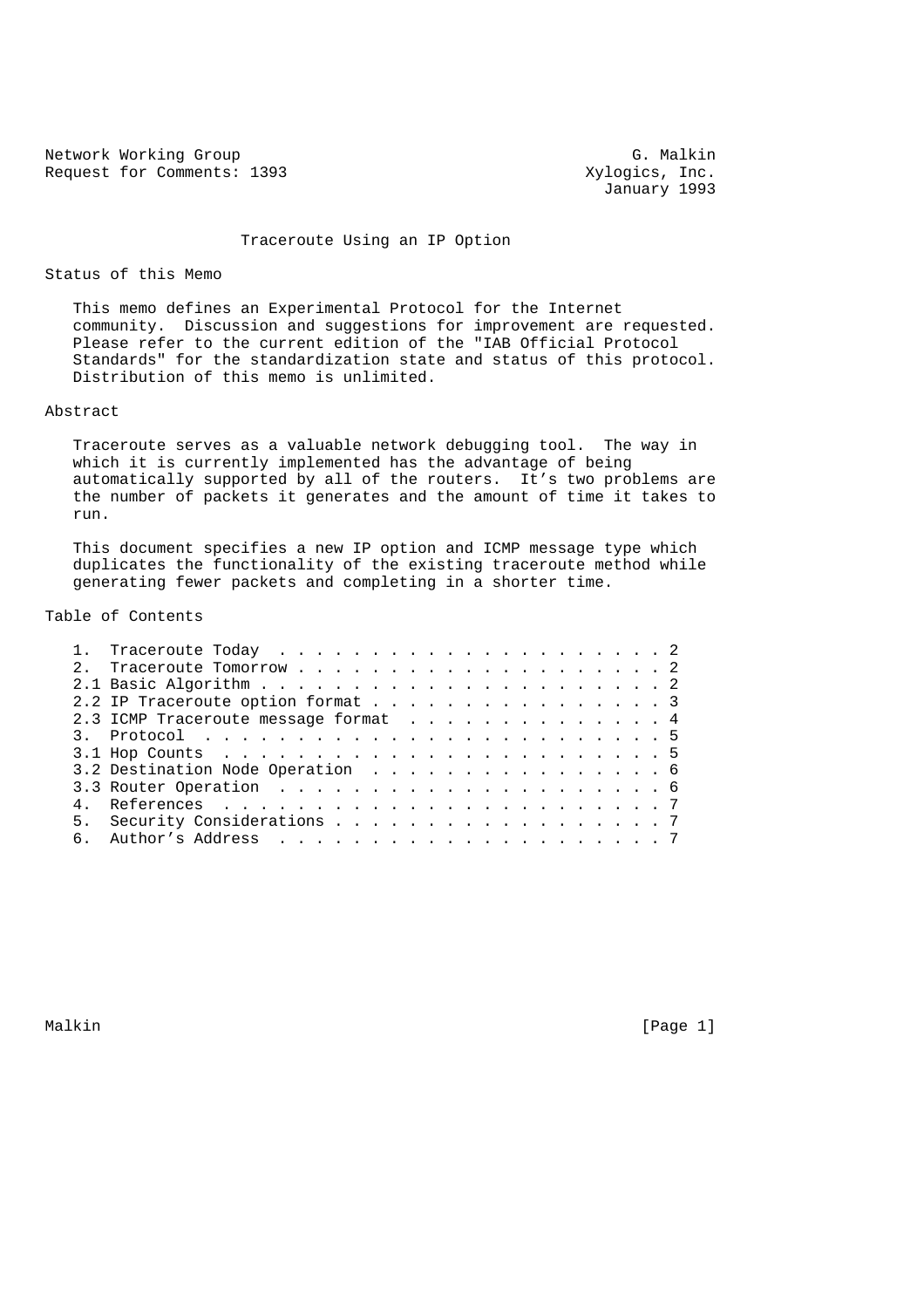### 1. Traceroute Today

 The existing traceroute operates by sending out a packet with a Time To Live (TTL) of 1. The first hop then sends back an ICMP [1] error message indicating that the packet could not be forwarded because the TTL expired. The packet is then resent with a TTL of 2, and the second hop returns the TTL expired. This process continues until the destination is reached. The purpose behind this is to record the source of each ICMP TTL exceeded message to provide a trace of the path the packet took to reach the destination.

 The advantage of this algorithm, is that every router already has the ability to send TTL exceeded messages. No special code is required. The disadvantages are the number of packets generated (2n, where n is the number of hops), the time it takes to duplicate all the nearer hops with each successive packet, and the fact that the path may change during this process. Also, this algorithm does not trace the return path, which may differ from the outbound path.

## 2. Traceroute Tomorrow

 The proposed traceroute would use a different algorithm to achieve the same goal, namely, to trace the path to a host. Because the new traceroute uses an ICMP message designed for the purpose, additional information, unavailable to the original traceroute user, can be made available.

### 2.1 Basic Algorithm

 A new IP Traceroute option will be defined. The presence of this option in an ICMP Echo (or any other) packet, hereinafter referred to as the Outbound Packet, will cause a router to send the newly defined ICMP Traceroute message to the originator of the Outbound Packet. In this way, the path of the Outbound Packet will be logged by the originator with only n+1 (instead of 2n) packets. This algorithm does not suffer from a changing path and allows the response to the Outbound Packet, hereinafter refered to as the Return Packet, to be traced (provided the Outbound Packet's destination preserves the IP Traceroute option in the Return Packet).

 The disadvantage of this method is that the traceroute function will have to be put into the routers. To counter this disadvantage, however, is the fact that this mechanism may be easily ported to a new IP version.

Malkin [Page 2]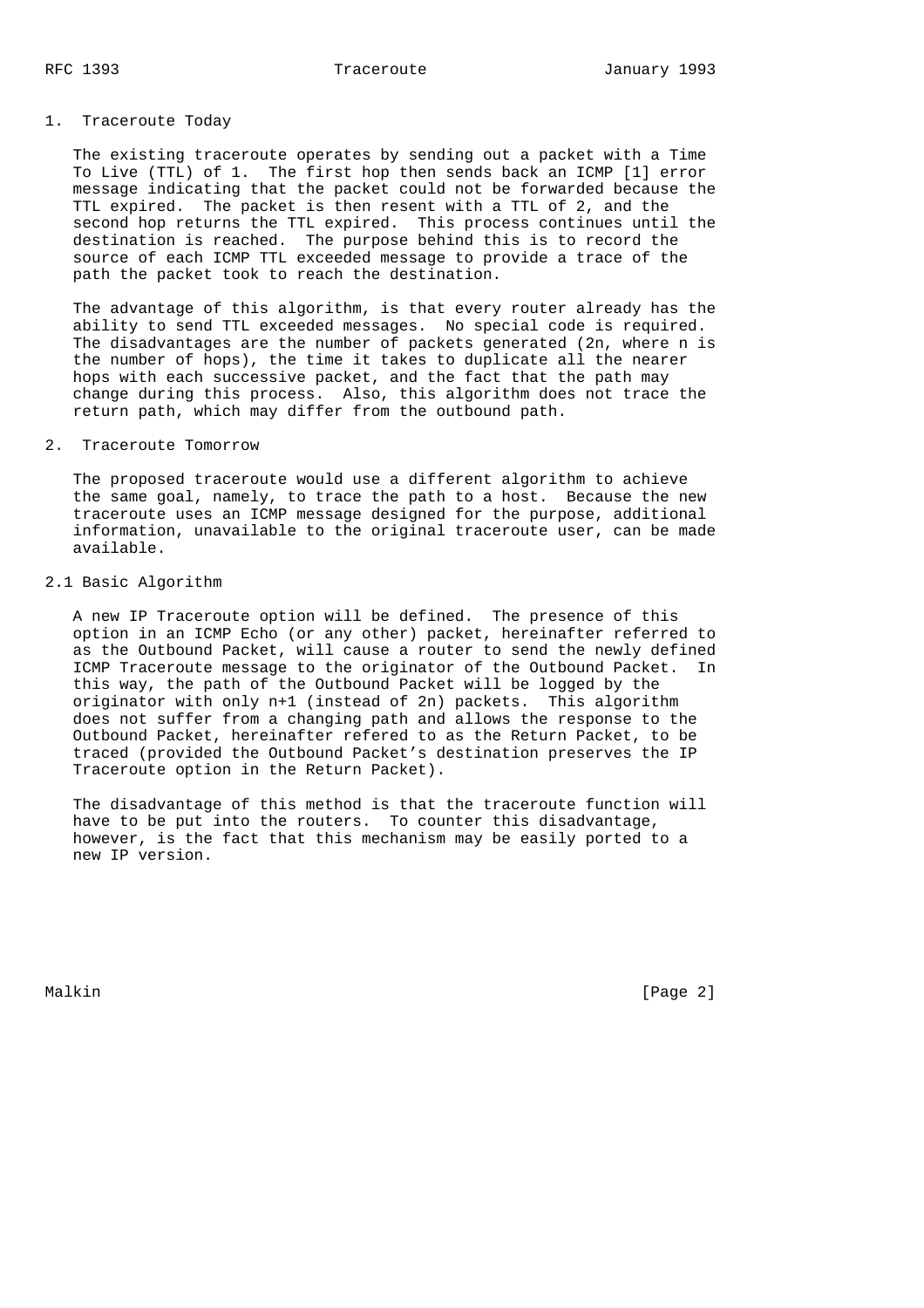| $\Omega$                 | 8                          |                                           | 16 | 24                                                                                                                                                                                             |  |
|--------------------------|----------------------------|-------------------------------------------|----|------------------------------------------------------------------------------------------------------------------------------------------------------------------------------------------------|--|
|                          |                            | $ F $ C   Number   Length                 |    | ID Number                                                                                                                                                                                      |  |
|                          |                            |                                           |    |                                                                                                                                                                                                |  |
|                          |                            | Originator IP Address                     |    |                                                                                                                                                                                                |  |
| F (copy to fragments)    |                            |                                           |    |                                                                                                                                                                                                |  |
|                          |                            | 0 (do not copy to fragments)              |    |                                                                                                                                                                                                |  |
| C (class)                |                            |                                           |    |                                                                                                                                                                                                |  |
|                          |                            | 2 (Debugging & Measurement)               |    |                                                                                                                                                                                                |  |
| Number                   |                            |                                           |    |                                                                                                                                                                                                |  |
|                          | 18 $(F + C + Number = 82)$ |                                           |    |                                                                                                                                                                                                |  |
| ID Number                |                            |                                           |    |                                                                                                                                                                                                |  |
|                          |                            |                                           |    |                                                                                                                                                                                                |  |
|                          |                            | the ID number in the IP header.           |    | An arbitrary number used by the originator of the Outbound Packet<br>to identify the ICMP Traceroute messages. It is NOT related to                                                            |  |
| Originator IP Address    |                            |                                           |    |                                                                                                                                                                                                |  |
|                          |                            |                                           |    |                                                                                                                                                                                                |  |
|                          |                            | Packets which have a Source Route option. |    | The IP address of the originator of the Outbound Packet. This is<br>needed so the routers know where to send the ICMP Traceroute<br>message for Return Packets. It is also needed for Outbound |  |
| Outbound Hop Count (OHC) |                            |                                           |    |                                                                                                                                                                                                |  |
|                          | destination.               |                                           |    | The number of routers through which the Outbound Packet has<br>passed. This field is not incremented by the Outbound Packet's                                                                  |  |
| Return Hop Count (RHC)   |                            |                                           |    |                                                                                                                                                                                                |  |
|                          |                            |                                           |    | The number of routers through which the Return Packet has passed.<br>This field is not incremented by the Return Packet's destination.                                                         |  |
|                          |                            |                                           |    |                                                                                                                                                                                                |  |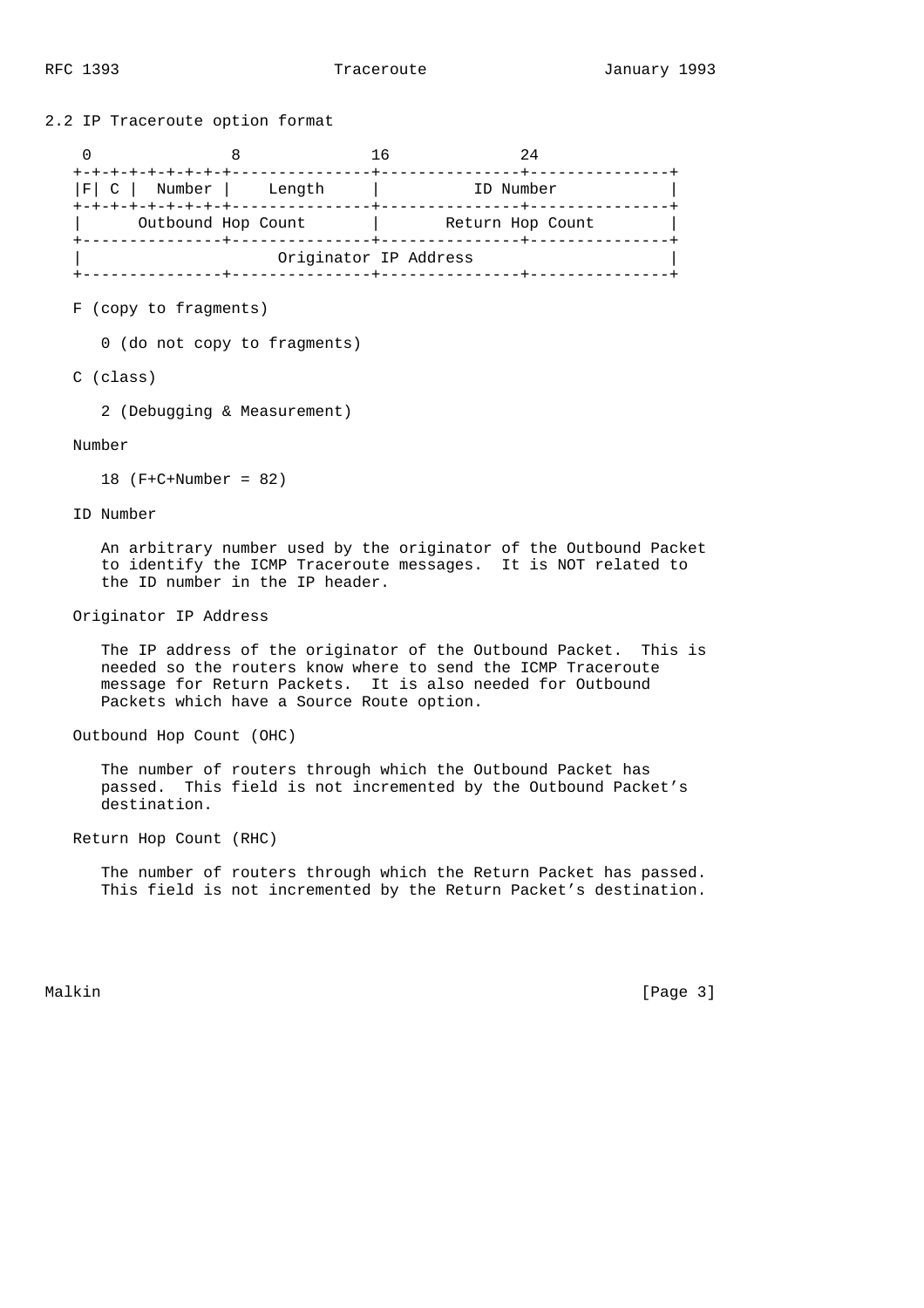## 2.3 ICMP Traceroute message format

|                    |                          | 24<br>16                  |  |  |  |  |
|--------------------|--------------------------|---------------------------|--|--|--|--|
| Type               | Code                     | Checksum<br>-------+----- |  |  |  |  |
|                    | ID Number<br>----+------ | unused                    |  |  |  |  |
| Outbound Hop Count |                          | Return Hop Count          |  |  |  |  |
| Output Link Speed  |                          |                           |  |  |  |  |
| Output Link MTU    |                          |                           |  |  |  |  |
|                    |                          |                           |  |  |  |  |

### Type

30

## Code

0 - Outbound Packet successfully forwarded

1 - No route for Outbound Packet; packet discarded

### Checksum

 The 16 bit one's complement of the one's complement sum of all 16 bit words in the header. For computing the checksum, the checksum field should be zero.

# ID Number

 The ID Number as copied from the IP Traceroute option of the packet which caused this Traceroute message to be sent. This is NOT related to the ID number in the IP header.

#### Outbound Hop Count

 The Outbound Hop Count as copied from the IP Traceroute option of the packet which caused this Traceroute message to be sent.

## Return Hop Count

 The Return Hop Count as copied from the IP Traceroute option of the packet which caused this Traceroute message to be sent.

Malkin [Page 4]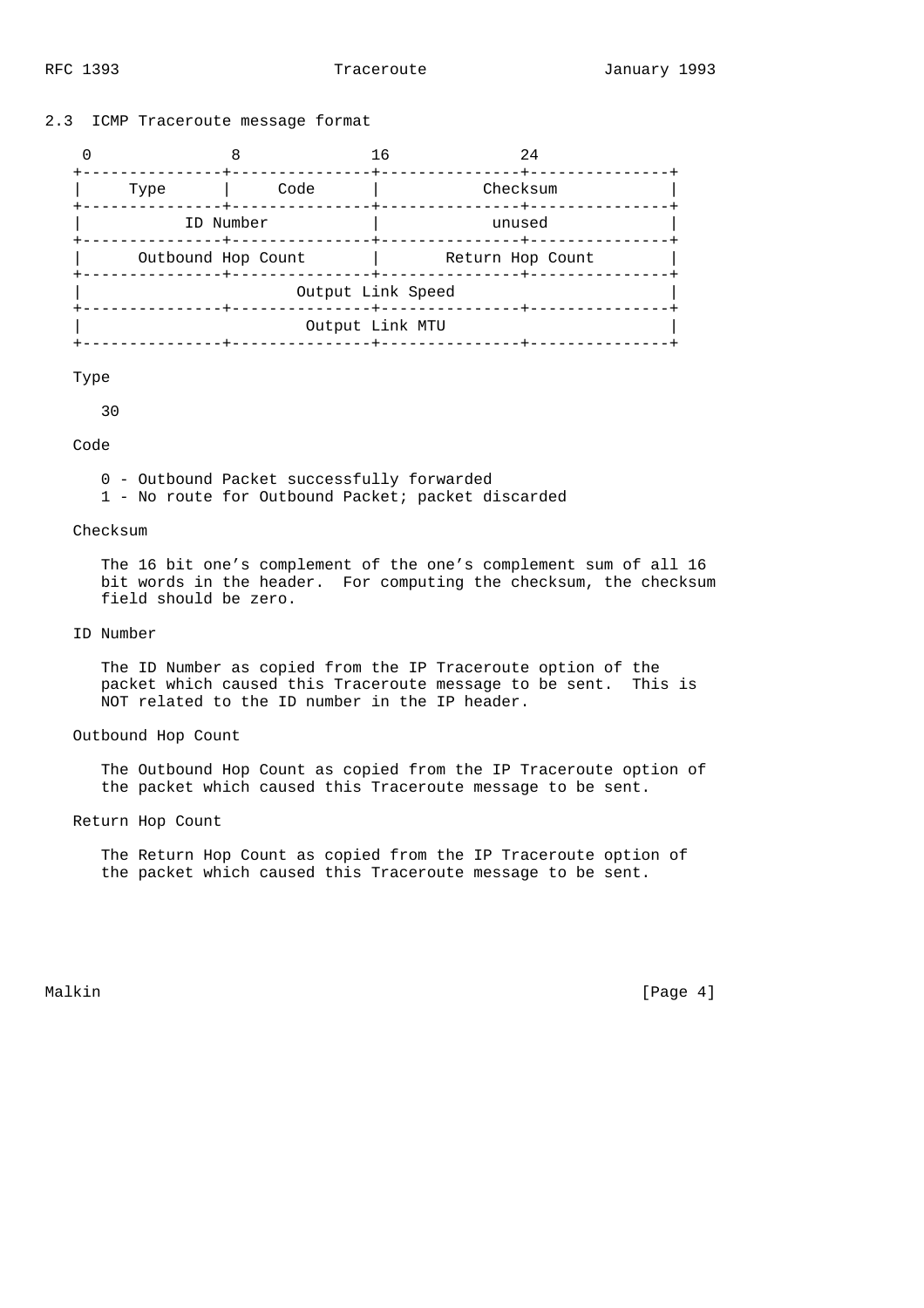#### Output Link Speed

 The speed, in OCTETS per second, of the link over which the Outbound/Return Packet will be sent. Since it will not be long before network speeds exceed 4.3Gb/s, and since some machines deal poorly with fields longer than 32 bits, octets per second was chosen over bits per second. If this value cannot be determined, the field should be set to zero.

### Output Link MTU

 The MTU, in bytes, of the link over which the Outbound/Return Packet will be sent. MTU refers to the data portion (includes IP header; excludes datalink header/trailer) of the packet. If this value cannot be determined, the field should be set to zero.

### 3. Protocol

 The Outbound Packet which is used to carry the IP Traceroute option should use no special Type Of Service (TOS) or Precedence, unless the purpose is to trace the path of packets with special TOS or Precedence values.

 The TTL of the Outbound Packet should be set to the default value specified in "Assigned Numbers" [2].

### 3.1 Hop Counts

 The hop counts ultimately provide information on the length of the outbound and return paths to the destination. They also provide a means of determining whether or not any ICMP Traceroute messages have been lost. For example, if a Traceroute message with an OHC of 4 is followed by a message with an OHC of 6, then the the message with an OHC of 5 was lost. This is why simply counting Traceroute messages is not sufficient for determining path length.

 The originator of the Outbound Packet should set the OHC to zero and the RHC to 0xFFFF. 0xFFFF is a special value which indicates to routers that the packet is an Outbound Packet rather than a Return Packet (which begins with an RHC of zero).

 It is important to note that the Traceroute hop counts are NOT related to the IP TTL. A hop count should only be incremented when an ICMP Traceroute message is sent.

Malkin [Page 5]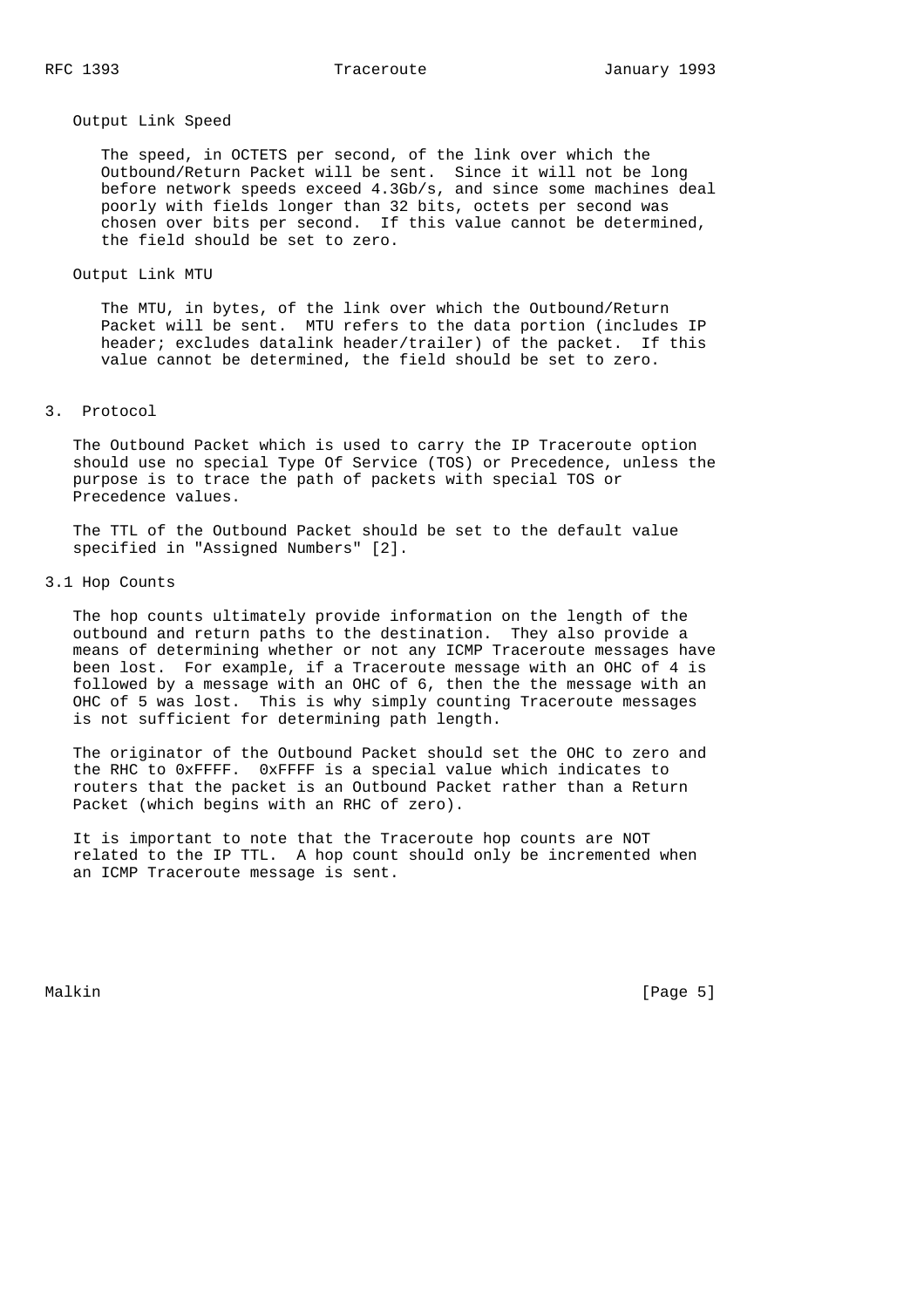### 3.2 Destination Node Operation

 When a node receives an Outbound Packet with an IP Traceroute option, the Return Packet, if such is required (e.g., ICMP Echo Request/Reply), should also carry that option. The values in the ID Number, OHC, and Originator Address fields should be copied into the Return Packet. The value of the RHC field should be set to zero.

 The destination should NOT increment any hop counts or send any ICMP Traceroute messages.

3.3 Router Operation

 When a router forwards a packet with an IP Traceroute option, it should send an ICMP Traceroute message to the host in the Originator IP Address field of the option. If the value of the RHC field is 0xFFFF then the packet is an Outbound Packet and the OHC should be incremented; otherwise, the RHC field should be incremented. The Traceroute message should reflect the incremented hop count. The Output Link Speed field should be set to the speed, in OCTETS per second, of the link over which the Outbound/Return Packet will be sent (e.g., 1,250,000 for an Ethernet) or zero if the output link speed cannot be determined. The Output Link MTU field should be set to the MTU of the link over which the Outbound/Return Packet will be sent or zero if the MTU cannot be determined.

 The Outbound/Return Packet should be forwarded as though the Traceroute option did not exist; that is, it should take the same path to the destination as an optionless packet.

 The ICMP Traceroute message should have the same TOS and Precedence values as the Outbound/Return Packet. The TTL should be set to the default defined in "Assigned Numbers".

 The ICMP Traceroute message should not carry the IP Traceroute option.

 If the Outbound Packet cannot be forwarded, the ICMP Traceroute message should have a Code value of 1. If the Return Packet cannot be forwarded because there is no route, then there is no need to send a Traceroute message since it could not be forwarded either.

Malkin [Page 6]